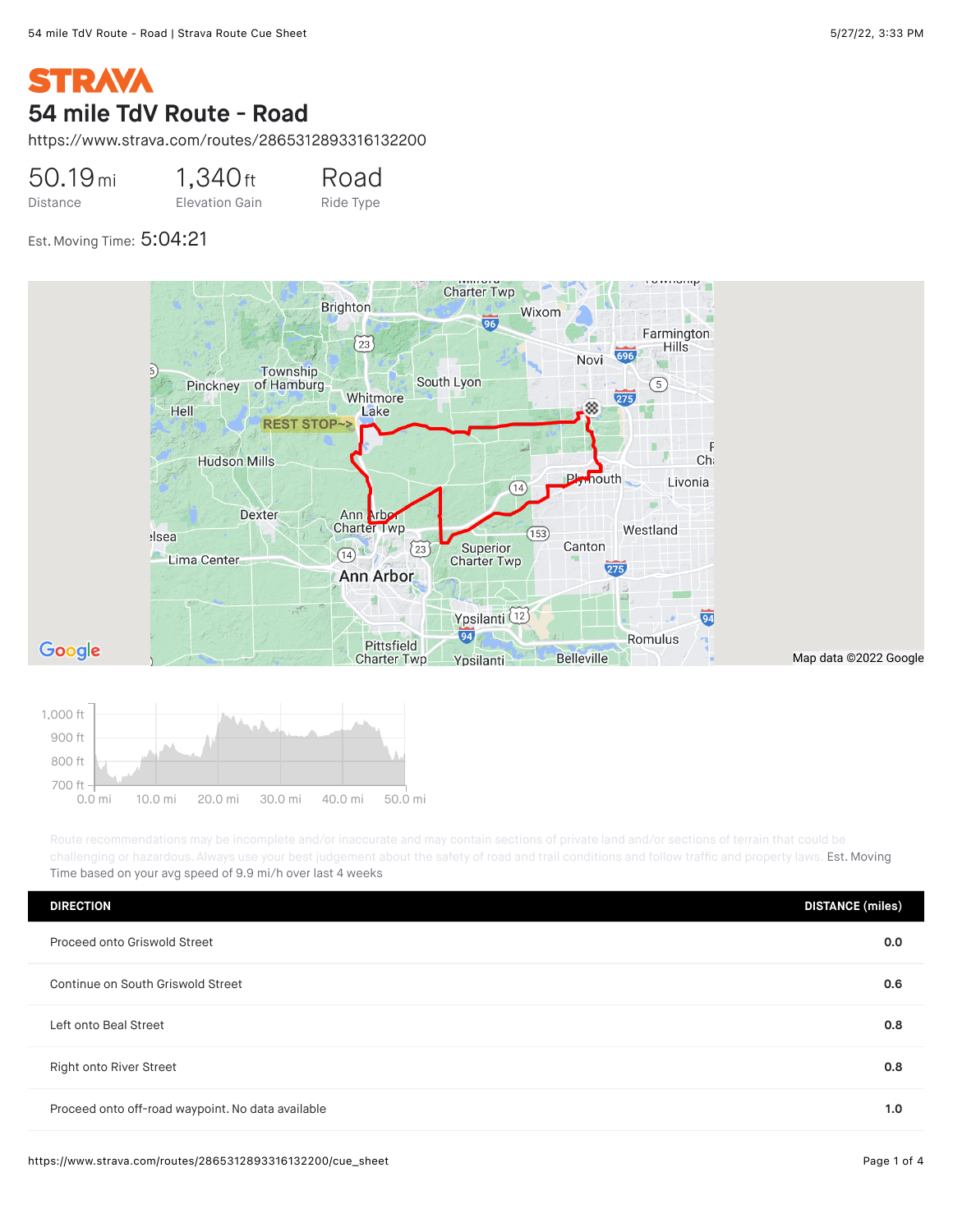| Continue on Cass Benton Parkway     | 1.8  |
|-------------------------------------|------|
| Left onto Hines Drive               | 1.8  |
| Right onto Northville Road          | 3.1  |
| Continue on Hines Drive             | 3.6  |
| Right onto Northville Road          | 4.3  |
| Continue on Starkweather Street     | 4.4  |
| Proceed onto Farmer Street          | 4.8  |
| Proceed onto North Evergreen Street | 5.6  |
| Proceed onto North Evergreen Street | 5.8  |
| Continue on South Evergreen Street  | 5.9  |
| Right onto West Ann Arbor Trail     | 6.0  |
| Right onto North Beck Road          | 7.8  |
| Left onto Powell Road               | 7.9  |
| Proceed onto Ridge Road             | 8.9  |
| Right onto Ann Arbor Road           | 9.6  |
| Continue on Plymouth Road           | 10.7 |
| Proceed onto Plymouth Road          | 16.9 |
| Right onto North Dixboro Road       | 17.4 |
| Proceed onto Pontiac Trail          | 20.9 |
| Continue on Warren Road             | 25.0 |
| Proceed onto Whitmore Lake Road     | 26.0 |
| Proceed onto Whitmore Lake Road     | 30.4 |
| Right onto 6 Mile Road              | 31.1 |
| Proceed onto 6 Mile Road            | 31.4 |
| Left onto Main Road                 | 31.4 |
| Continue on Main Street             | 31.5 |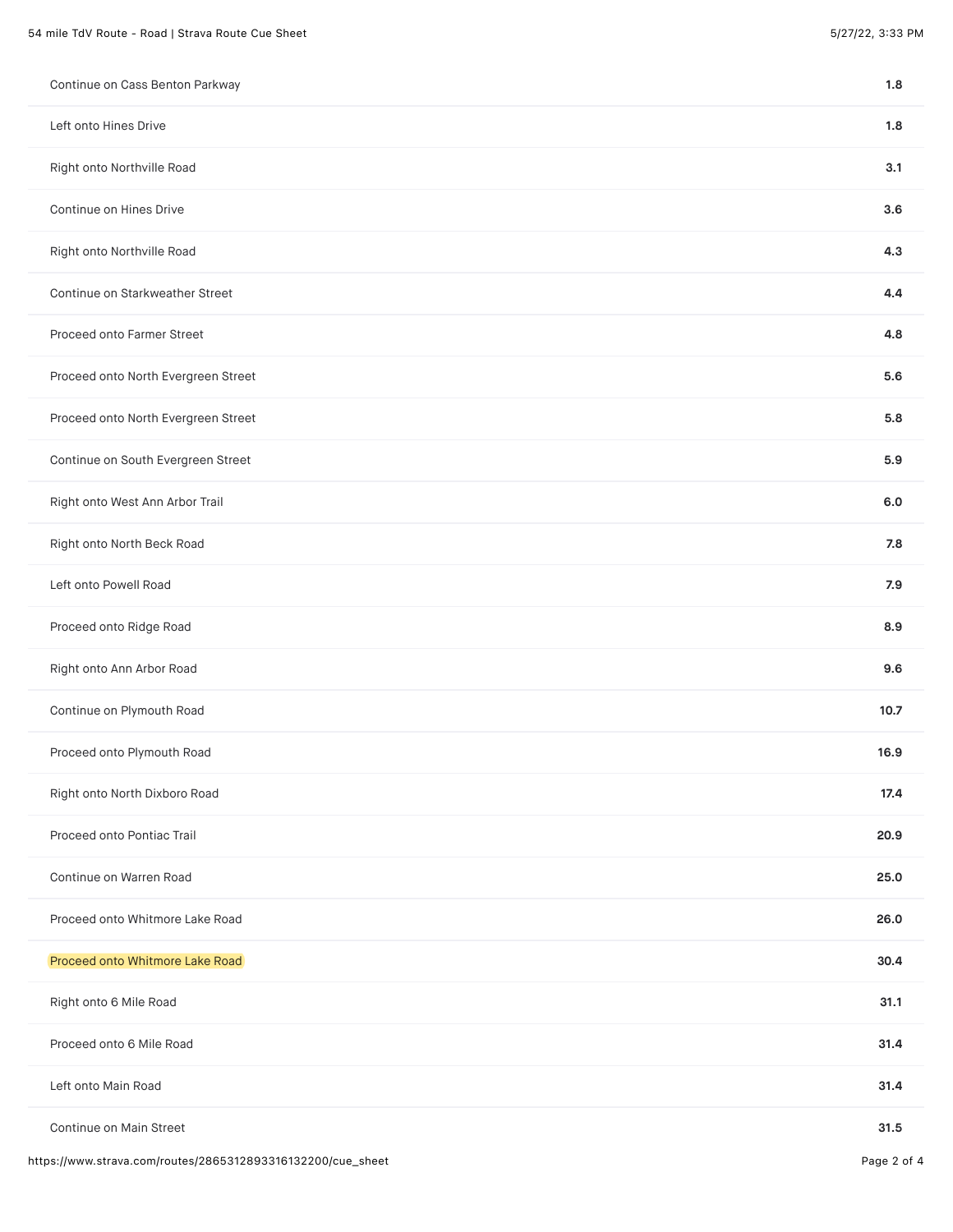| Proceed onto East Shore Drive                     | 33.2 |
|---------------------------------------------------|------|
| Right onto Donna Lane                             | 34.0 |
| Left onto 7 Mile Road                             | 34.7 |
| Proceed onto off-road waypoint. No data available | 39.6 |
| Continue on 7 Mile Road                           | 39.7 |
| Proceed onto 7 Mile Road                          | 40.7 |
| Continue on West 7 Mile Road                      | 44.9 |
| Proceed onto West 7 Mile Road                     | 47.8 |
| Continue on Fairbrook Street                      | 47.8 |
| Left onto South Rogers Street                     | 48.1 |
| Continue on North Rogers Street                   | 48.4 |
| Right onto West Dunlap Street                     | 48.5 |
| Continue on Dunlap Street                         | 48.7 |
| Continue on East Dunlap Street                    | 48.8 |
| Left onto Hutton Street                           | 48.9 |
| Right onto Rayson Street                          | 49.1 |
| Continue on Horton Street                         | 49.2 |
| Right onto Lake Street                            | 49.2 |
| Continue on Novi Street                           | 49.3 |
| Right onto Rouge Street                           | 49.3 |
| Continue on Oakland Street                        | 49.4 |
| Continue on Oakland Avenue                        | 49.5 |
| Right onto Baseline Road                          | 49.5 |
| Continue on Old Novi Road                         | 49.7 |
| Right onto Baseline Road                          | 49.7 |